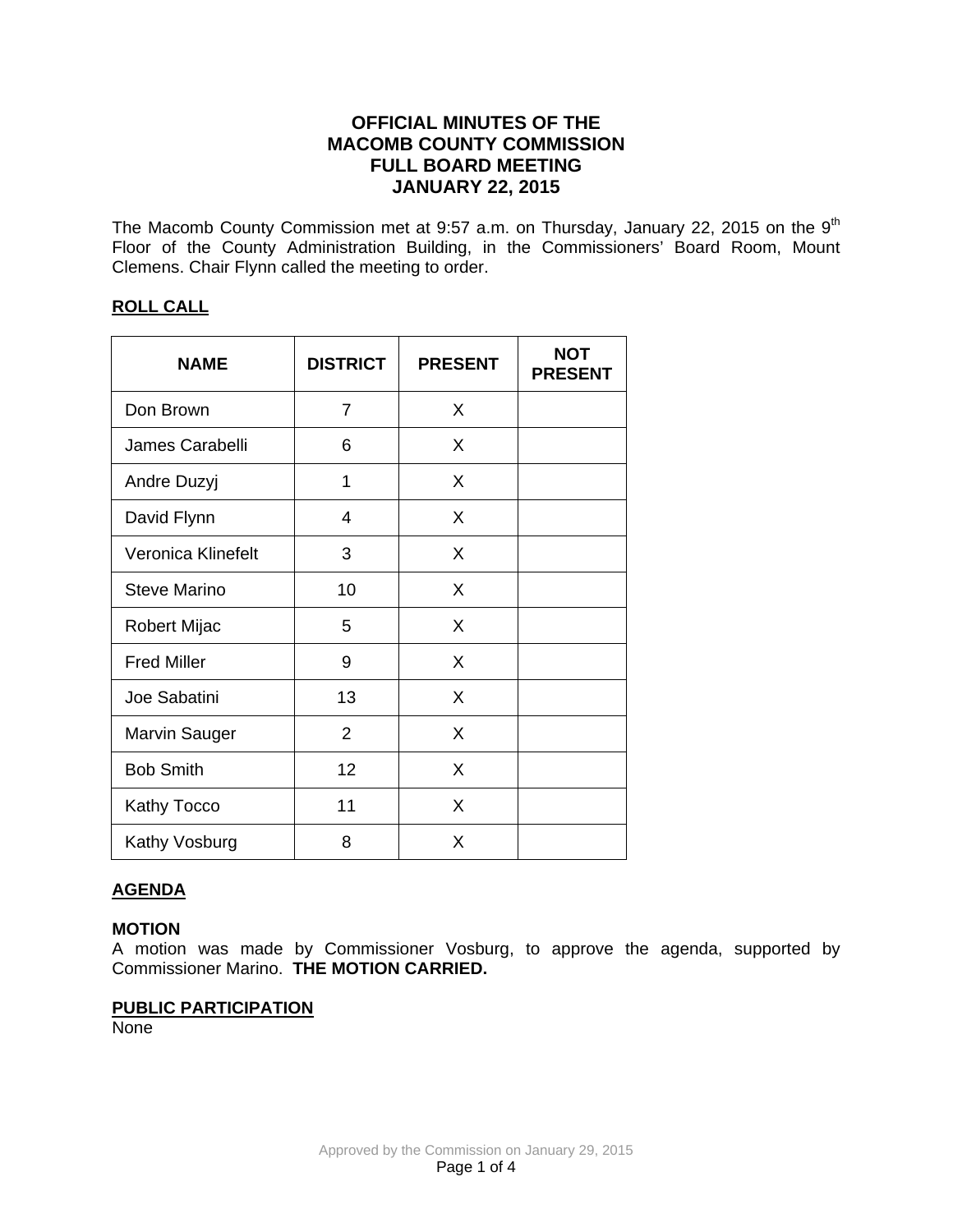## **CORRESPONDENCE FROM EXECUTIVE**

None

## **GOVERNMENT OPERATIONS COMMITTEE MEETING – January 20, 2015**

The reading of the recommendations from the Government Operations Committee was waived and a motion was made by Chair Klinefelt, supported by Vice-Chair Smith, to adopt the committee recommendations in their entirety.

- **R15-007** Amend the 2015-16 Board Rules and approve various formatting and structural changes as necessary; further, a copy of this Board of Commissioners' action is directed to be delivered forthwith to the Office of the County Executive.
- **R15-008** Approve an amendment to the 2015-16 Board Rules, Rule 11.A. to read: The Board may amend the Rules following recommendation from the Government Operations Committee and by a two-thirds vote of the commissioners serving; further, a copy of this Board of Commissioners' action is directed to be delivered forthwith to the Office of the County Executive. (Record NO vote for Duzyj)
- **R15-009** Approve an amendment to the 2015-16 Board Rules, Rule 2.A.5. to replace 5.A.6. which reads: To allow Chairperson to submit committee assignments, listing the members of each committee and the chairperson and vice-chairperson of each committee, for approval by a majority vote of commissioners at the first meeting and not the second meeting of the odd-numbered year; further, a copy of this Board of Commissioners' action is directed to be delivered forthwith to the Office of the County Executive.
- **R15-010** Approve an amendment to the 2015-16 Board Rules and delete 8.G.4: To lay on the table for subsequent consideration at the same meeting; further, a copy of this Board of Commissioners' action is directed to be delivered forthwith to the Office of the County Executive.
- **R15-011** Approve an amendment to the 2015-16 Board Rules, 8.H., to add another exception "(iv) to call the question" for motion discussions; further, a copy of this Board of Commissioners' action is directed to be delivered forthwith to the Office of the County Executive.
- **R15-012** Approve an amendment to the 2015-16 Board Rules, and add Rule 21 to read: To enhance public participation provisions for Commissioners; further, a copy of this Board of Commissioners' action is directed to be delivered forthwith to the Office of the County Executive.
- **R15-013** Approve an amendment to the 2015-16 Board Rules and add Rule 20.C. to read: The workgroup shall report to the Board regarding any recommendations of the workgroup; further, a copy of this Board of Commissioners' action is directed to be delivered forthwith to the Office of the County Executive.
- **R15-014** Approve an amendment to the 2015-16 Board Rules and add Rule 16.B. to read: By motion, the Board may approve an agenda in a different order when doing so is deemed by the Board to be necessary or appropriate to ensure the orderly flow of the meeting, in the interests to those attending the meeting, to accommodate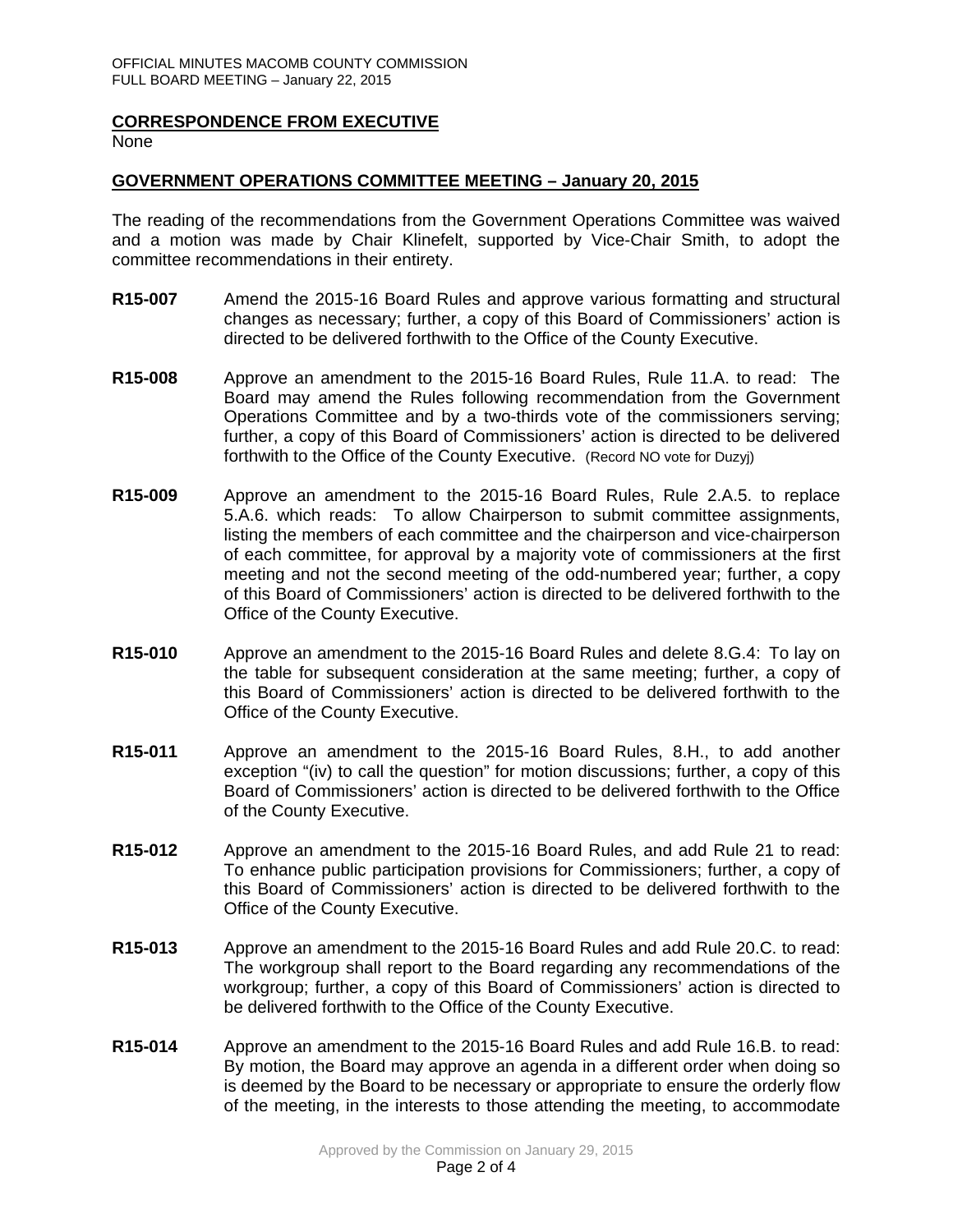those present to address particular issues, to accommodate the request of a Commissioner who needs to leave to attend to other business, or for other reasons stated, and add Rule 16.C. to read: Except when a different time is needed and provided for by motion as explained in the preceding paragraph, closed sessions should normally occur at the end of the meeting and, prior to entering into a closed session the Chairperson should state whether or not action is anticipated after the closed session; further, a copy of this Board of Commissioners' action is directed to be delivered forthwith to the Office of the County Executive.

- **R15-015** Approve the revised document titled "Charter Sections Imposing Time Limits for the Board of Commissioners" as an attachment to the 2015-16 Board Rules; further, a copy of this Board of Commissioners' action is directed to be delivered forthwith to the Office of the County Executive.
- **R15-016** Approve the appointment of Kitch, Drutches, Wagner, Valitutti and Sherbrook to represent Macomb County in the litigation entitled John Griener v Macomb County, US District Court Case #2:14-cv-13979, Honorable Matthew F. Leitman, presiding; further, a copy of this Board of Commissioners' action is directed to be delivered forthwith to the Office of the County Executive.

# **THE MOTION CARRIED.**

## **JUSTICE AND PUBLIC SAFETY COMMITTEE MEETING – January 21, 2015** No report

# **FINANCE COMMITTEE MEETING – January 22, 2015**

The reading of the recommendations from the Finance Committee was waived and a motion was made by Chair Miller, supported by Vice-Chair Brown, to adopt the committee recommendations.

**R15-017** Concur in the recommendation of Corporation Counsel concerning the following cases: a) Darren Clay vs. James Randlett and County of Macomb; b) Roderick Murriel vs. James Randlett and County of Macomb and c) Allen Pettygrue vs. County of Macomb, et al; further, a copy of this Board of Commissioners' action is directed to be delivered forthwith to the Office of the County Executive.

# **THE MOTION CARRIED.**

### **NEW BUSINESS**

Chair Flynn talked about information left on Commissioners' desks on capital projects and retiree health care. If any questions, they are welcome to contact the person/source directly and ask any questions. Plante Moran sent Chair Flynn a copy of the presentation which will be emailed to Commissioners and a hard copy will be also be mailed out.

Commissioner Marino thanked Chair Flynn for putting these documents together for their review.

Commissioner Vosburg asked for more information about jail study.